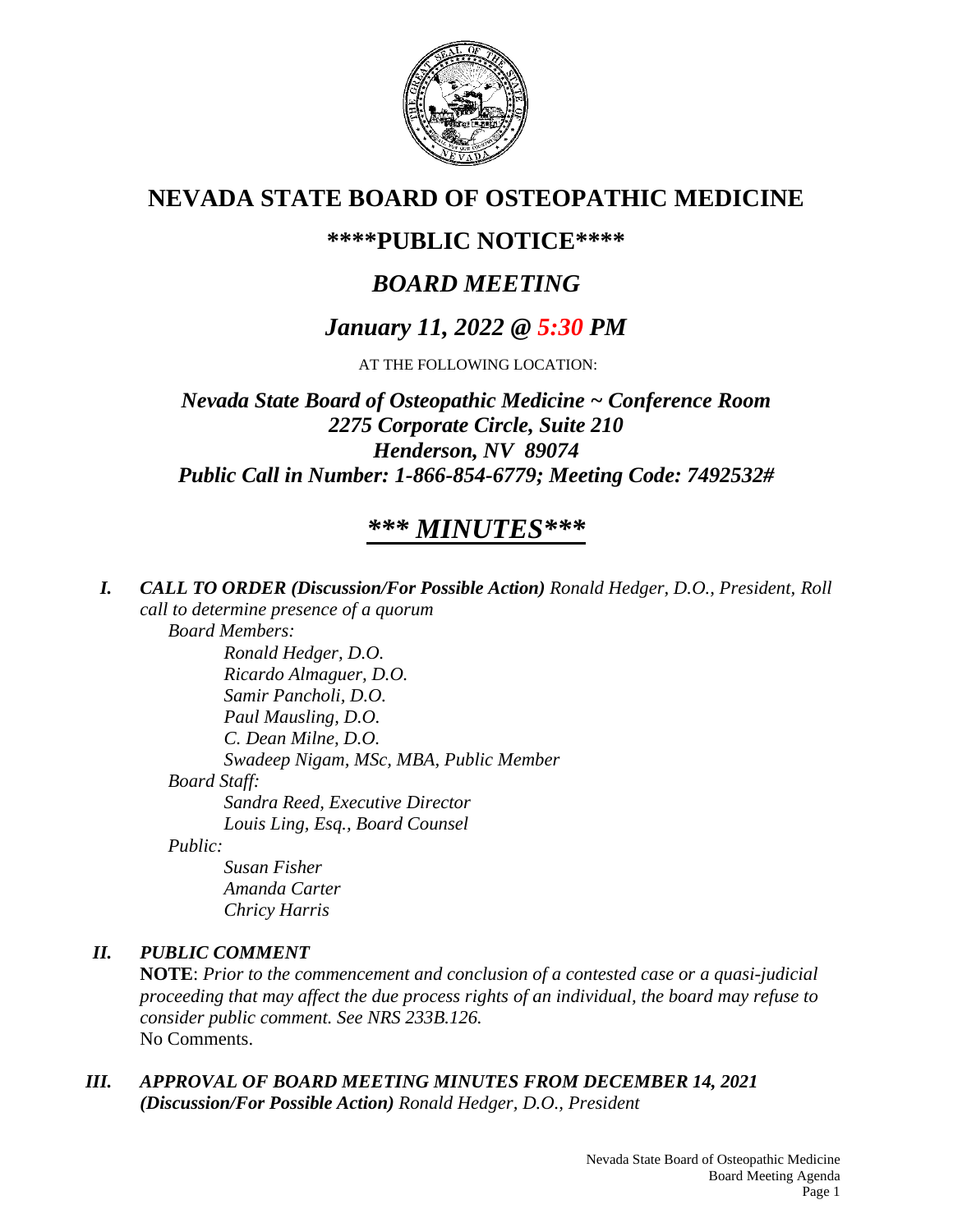Mr. Nigam made a motion to approve the minutes from December 14, 2021; seconded by Dr. Almaguer. There being no discussion, the minutes were approved by the Board.

# *IV. CONSENT AGENDA TO GRANT LICENSURE FOR OSTEOPATHIC PHYSICIANS, PHYSICIAN ASSISTANTS, SPECIAL EVENT AND SPECIAL LICENSES*

*(Discussion/For Possible Action) Ronald Hedger, D.O., President Under this item the Board may consider the recommendations of the Executive Director and/or President/Vice President to grant licensure to the below listed applicants. The Board may remove any applicant's name from the consent motion, but may not discuss the contents of the application for licensure without the applicant present following proper notice pursuant to the open meeting law.*

| <b>Osteopathic Physician Name</b> | <b>Specialty</b>                     |
|-----------------------------------|--------------------------------------|
| John Caraway, D.O.                | <b>Family Medicine</b>               |
| Yitin Chen, D.O.                  | <b>Family Medicine</b>               |
| Stephen Daquino, D.O.             | <b>Family Medicine</b>               |
| Amy DePue, D.O.                   | <b>Family Medicine</b>               |
| Amishi Dharia, D.O.               | Physical Medicine and Rehabilitation |
| Charles Egan, D.O.                | Radiology                            |
| Karyn Liebsch, D.O.               | <b>Emergency Medicine</b>            |
| Robert Myers, D.O.                | <i>Neurology</i>                     |
| Andrew Novick, D.O.               | Neurology                            |
| Cherisa Sandrow, D.O.             | <b>Family Medicine</b>               |
| Andrea Wiens, D.O.                | Pathology-Anatomic                   |

*Darin Dutson, PA-C Active-Not Working Brennon Flannery, PA-C Craig Parson, D.O. Morgan Steiner, PA-C* Rajiv Amesur, D.O. *Tiffany Turner, PA-C Edward Ofori, D.O.*

*Physician Assistant Supervising Physician*

Dr. Hedger noted Anum Hoodbhoy, PA-C was removed from the consent agenda as new information obtained by the Board must be considered. Dr. Almaguer made a motion to approve the licensees as written (removing PA Hoodbhoy); seconded by Mr. Nigam. There being no discussion, the Board approved licensure.

### *V. +CONSIDERATION/APPROVAL OF SETTLEMENT AGREEMENT AND ORDER REGARDING MINESH AMIN, D.O., (Discussion/For Possible Action) (Board may go*

*into closed session pursuant to NRS 241.030 to move to a closed session because the discussion will have to do with this applicant's character, alleged misconduct, professional competence, or similar items). Ronald Hedger, D.O., President*

Mr. Ling explained to the Board the reason and terms of the Settlement Agreement and Order (SAO) for Minesh Amin, D.O. He indicated the SAO resulted from a Nevada Board of Pharmacy Board Stipulated Order being issued to Dr. Amin, due to him admitting to certain legal violations in September 2021. Several terms of the SAO include: 1) payment of a fine and legal costs; 2) Dr. Amin's license will be on probation for two years; 3) obtain approval by the Investigative Board Member to practice as a solo physician in a practice; and, 4) will be assigned a practice monitor to oversee Dr. Amin's practice while under probation. Dr. Hedger made a motion to accept the SAO for Dr. Amin, as written, and seconded by Mr. Nigam. There being no opposition, the motion was approved by the Board.

*VI. CONSIDERATION/APPROVAL OF PROPOSALS FOR LICENSING DATA BASE SERVICES, (Discussion/For Possible Action) Ronald Hedger, D.O., President*